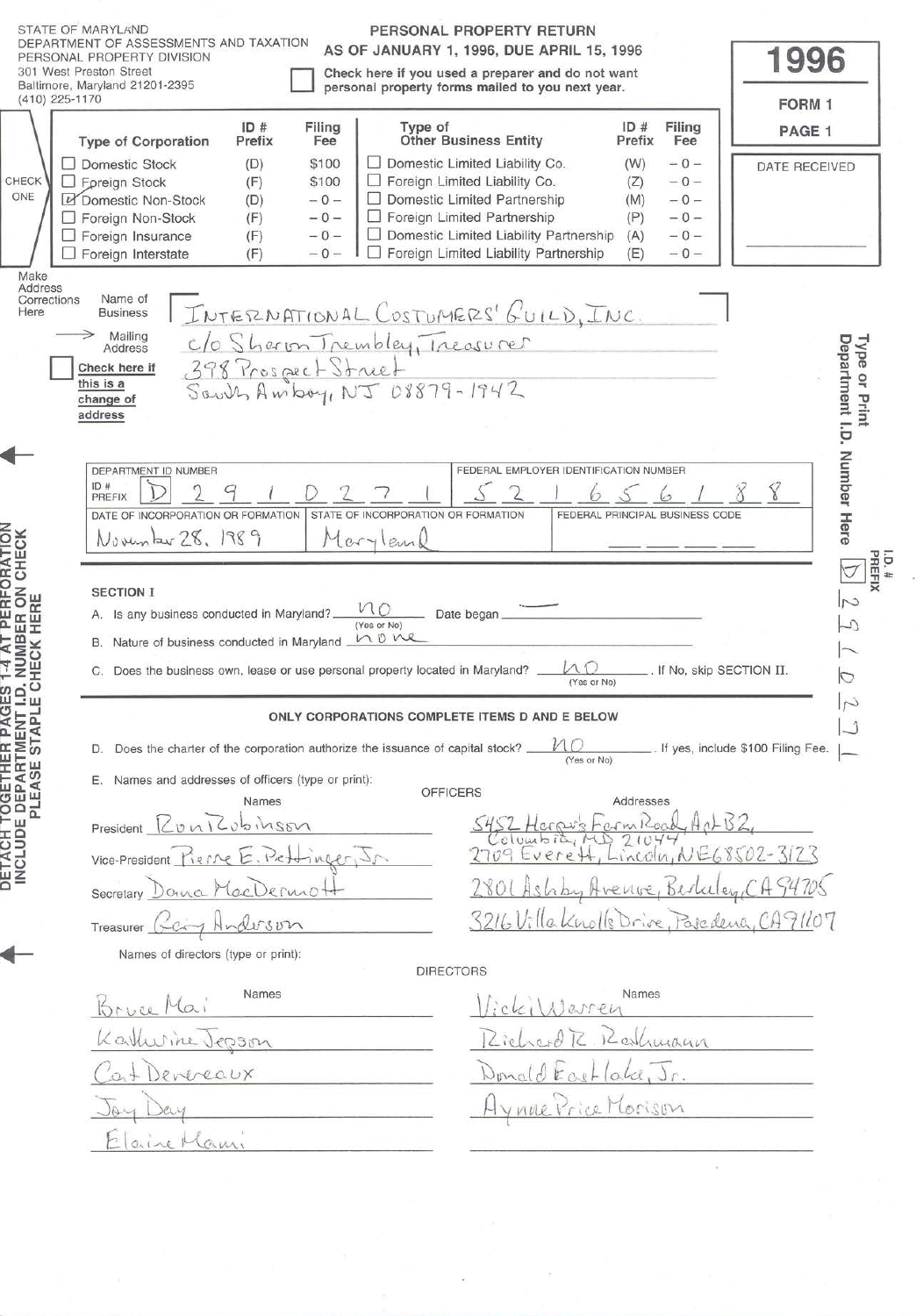# BUSINESS TANGIBLE PERSONAL PROPERTY LOCATED IN MARYLAND EACH QUESTION MUST BE ANSWERED-SEE INSTRUCTIONS ROUND CENTS TO THE NEAREST WHOLE DOLLAR

# **1996**  FORM 1 PAGE 2

## SECTION II

A. IMPORTANT: Show exact location of all personal property owned and used in the State of Maryland, including county, city, town, and street address. (P.O. Boxes are not acceptable). This assures proper distribution cf assessments. If property is located in two or more jurisdictions provide breakdown by locations by completing additional copies of Section 11 for each, or obtain Form 3 from the Department.

| Is the property located inside the limits of an incorporated town? __                                                                                                                                                                                                                                                                             |   |          | Check here if this location has changed from the 1995 return. | (Yes or No) |                                      |   | (Incorporated Town) |              |
|---------------------------------------------------------------------------------------------------------------------------------------------------------------------------------------------------------------------------------------------------------------------------------------------------------------------------------------------------|---|----------|---------------------------------------------------------------|-------------|--------------------------------------|---|---------------------|--------------|
| Furniture, fixtures, tools, machinery and equipment not used for manufacturing or research and development. State the original cost of the<br>property by year of acquisition and category of property as described in the Depreciation Rate Chart on page 4. Include all fully depreciated property<br>and property expensed under I.R.S. Rules. |   |          |                                                               |             |                                      |   |                     |              |
| Columns B through G require an explanation of the type of property being reported. Use the lines provided below. If additional space is needed,<br>supply a supplemental schedule. Failure to explain the type of property will result in the property being treated as Category A property (See<br>Instructions for example).                    |   | ORIGINAL |                                                               |             | COST BY YEAR OF ACQUISITION          |   |                     |              |
|                                                                                                                                                                                                                                                                                                                                                   |   |          | SPECIAL DEPRECIATION RATES (SEE PAGE 4)                       |             |                                      |   |                     | <b>TOTAL</b> |
| 1995                                                                                                                                                                                                                                                                                                                                              | A | B        | C                                                             | D           | Е                                    | F | G                   | COST         |
| 1994                                                                                                                                                                                                                                                                                                                                              |   |          |                                                               |             |                                      |   |                     |              |
| 1993                                                                                                                                                                                                                                                                                                                                              |   |          |                                                               |             |                                      |   |                     |              |
| 1992                                                                                                                                                                                                                                                                                                                                              |   |          |                                                               |             |                                      |   |                     |              |
| 1991                                                                                                                                                                                                                                                                                                                                              |   |          |                                                               |             |                                      |   |                     |              |
| 1990                                                                                                                                                                                                                                                                                                                                              |   |          |                                                               |             |                                      |   |                     |              |
| 1989                                                                                                                                                                                                                                                                                                                                              |   |          |                                                               |             |                                      |   |                     |              |
| 1988 and prior                                                                                                                                                                                                                                                                                                                                    |   |          |                                                               |             |                                      |   |                     |              |
|                                                                                                                                                                                                                                                                                                                                                   |   |          |                                                               |             | TOTAL COST COLUMNS A-G $\rightarrow$ |   |                     |              |
|                                                                                                                                                                                                                                                                                                                                                   |   |          |                                                               |             |                                      |   |                     |              |
|                                                                                                                                                                                                                                                                                                                                                   |   |          |                                                               |             |                                      |   |                     |              |
| DESCRIBE B-G PROPERTY HERE:                                                                                                                                                                                                                                                                                                                       |   |          |                                                               |             |                                      |   |                     |              |

manufacturing). Note: LIFO prohibited in computing inventory value.

| Average Commercial Inventory    | Furnish from the latest Maryland Income Tax return:                                                                                                | amount \$                                                                                                                               |
|---------------------------------|----------------------------------------------------------------------------------------------------------------------------------------------------|-----------------------------------------------------------------------------------------------------------------------------------------|
| D                               |                                                                                                                                                    | amount \$                                                                                                                               |
|                                 |                                                                                                                                                    | Manufacturing Inventory. Furnish an average of 12 monthly inventory values taken in Maryland during 1995 at cost or market value of raw |
| products held for retail sale). | materials, supplies, goods in process and finished products used in and resulting from manufacturing by the business. (Do not include manufactured |                                                                                                                                         |
| Average Manufacturing Inventory | Furnish from the latest Maryland Income Tax return:                                                                                                |                                                                                                                                         |
| S                               |                                                                                                                                                    | amount \$                                                                                                                               |

**4)** Boats, ships, and vessels over 100 feet, and not regularly engaged in commerce outside of Maryland, should be reported on Line Item  $\odot$ .<br>Catagory G. ® Livestock \$ ------------- ---------- (Book Value) \$ ------------(Market - --Value) ---------

® Vehicles with interchangeable Registrations (dealer, recycler, finance company, special mobile equipment, and transporter plates) and unregistered vehicles should be reported here.

| ORIGINAL COST BY YEAR OF ACQUISITION. |            |
|---------------------------------------|------------|
| 1993                                  |            |
| 1992 and prior                        | Total Cost |
|                                       |            |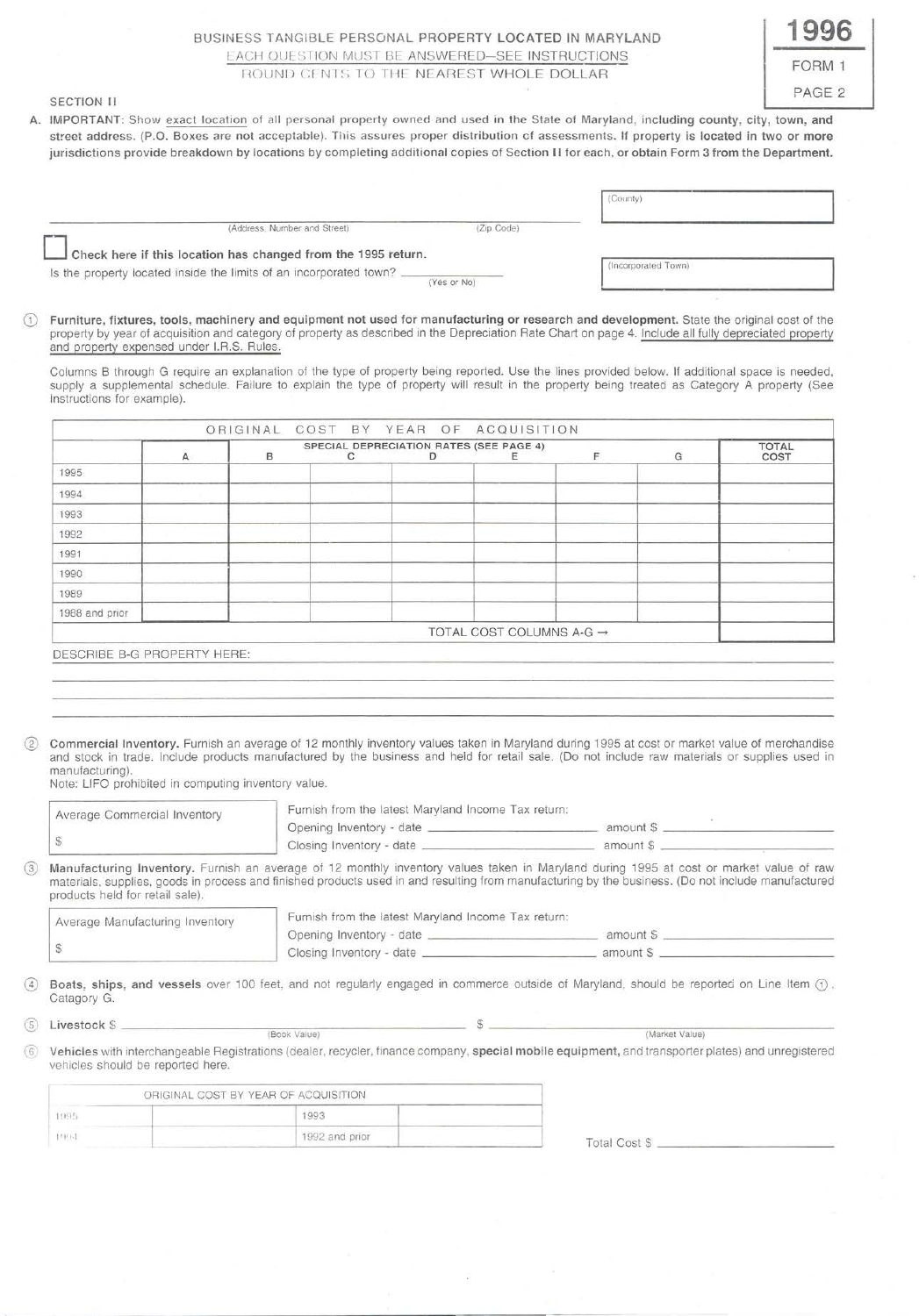| Tools, machinery and equipment used for manufacturing: State the original cost of the property by year of acquisition. Include |  |
|--------------------------------------------------------------------------------------------------------------------------------|--|
| all fully depreciated property and property expensed under I.R.S. Rules.                                                       |  |

If exemption is claimed for the first time, a description of the manufacturing operation and a detailed schedule of property reported in  $\circledcirc$  must be submitted before this exemption can be granted.

FORM 1

**1996** 

PAGE 3

|      | ORIGINAL COST BY YEAR OF ACQUISITION |                      |  |
|------|--------------------------------------|----------------------|--|
| 1995 | 1991                                 |                      |  |
| 1994 | 1990                                 |                      |  |
| 1993 | 1989                                 | <b>Total Cost \$</b> |  |
| 1992 | 1988 and prior                       |                      |  |

 $\circledcirc$ Research and development (R&D) equipment & supplies.

| $\circledR$ | Report R&D equipment purchased by year of |  |  |  |
|-------------|-------------------------------------------|--|--|--|
|             | acquisition.                              |  |  |  |

|              |   | ORIGINAL COST BY YEAR OF ACQUISITION |       |              | ORIGINAL COST BY YEAR OF ACQUISIT |       |
|--------------|---|--------------------------------------|-------|--------------|-----------------------------------|-------|
| Year         | н | Other                                | Total | Year         | Α                                 | Other |
| 1995         |   |                                      |       | 1995         |                                   |       |
| 1994         |   |                                      |       | 1994         |                                   |       |
| 1993         |   |                                      |       | 1993         |                                   |       |
| 1992         |   |                                      |       | 1992         |                                   |       |
| 1991         |   |                                      |       | 1991         |                                   |       |
| 1990         |   |                                      |       | 1990         |                                   |       |
| 1989         |   |                                      |       | 1989         |                                   |       |
| 1988 & prior |   |                                      |       | 1988 & prior |                                   |       |

Report average cost of materials & supplies that are used or consumed Average Cost \$ in R&D on hand during 1995.

- Supplies and other tangible personal property (not included in any item above).
- Supplies owned by the business. \_\_\_\_\_\_\_\_\_\_\_\_\_\_\_\_\_\_\_\_\_\_\_ Average Cost \$ \_\_\_\_\_\_\_\_\_\_ \_ Property owned by others and used or held by the business as lessee or otherwise. Cost \$ -----------
- Other personal property .. \_\_\_\_\_\_\_\_\_\_\_\_\_\_\_\_ \_ \_ \_ \_ \_ \_\_\_\_\_ Total Cost \$ \_\_\_\_\_\_\_\_\_\_ \_

File separate schedule showing names and addresses of owners, lease number, description of property, installation date and separate cost in each case.

Property owned by the business but used or held by others as lessee or otherwise. Cost \$ File separate schedule showing names and addresses of owners, lease number, description of property, installation date and original cost by year of acquisition for each location. Schedule should group leases by county where the property is located. Manufacturer lessors should submit the original selling price of the property.

SECTION III This Section must be completed if question C on page 1 is answered yes.

- A. Total Gross Sales, or amount of business transacted during 1995 in Maryland \$ . If the business has sales in Maryland and does not report any personal property explain how the business is conducted without personal property. If the business is using the personal property of another business, provide the name and address of that business.
- B If the business operates on a fiscal year, state beginning and ending dates:
- If this is the business' first Maryland Personal Property tax return, state whether or not it succeeds an established business and C. give name:  $\frac{1}{2}$  and  $\frac{1}{2}$  and  $\frac{1}{2}$  and  $\frac{1}{2}$  and  $\frac{1}{2}$  and  $\frac{1}{2}$  and  $\frac{1}{2}$  and  $\frac{1}{2}$  and  $\frac{1}{2}$  and  $\frac{1}{2}$  and  $\frac{1}{2}$  and  $\frac{1}{2}$  and  $\frac{1}{2}$  and  $\frac{1}{2}$  and  $\frac{1}{2}$  and

Does the business own any fully depreciated and/or expensed personal property located in Maryland? \_\_\_\_\_\_\_\_\_\_ \_ If yes , is that property reported on this return? ---- - ---- (Yes or No) <sub>n</sub> (Yes or No)

If yes, is that property reported on this return?  $\frac{(Yes or No)}{(Yes or No)}$ <br>Does the submitted balance sheet or depreciation schedule reflect personal property located outside of Maryland?  $\frac{(Yes or No)}{(Yes or No)}$ E If yes, reconcile it with this return.

Has the business disposed of assets or transferred assets in or out of Maryland during 1995? \_\_\_\_\_\_\_ II yes, complete Form 4C (Disposal and Transfer Reconciliation).

#### • PLEASE READ "IMPORTANT REMINDERS" ON PAGE 4 BEFORE SIGNING •

I declare under the penalties of perjury, pursuant to Tax-Property Article 1-201 of the Annotated Code of Maryland, that this return, Including any accompanying schedules and statements, has been examined by me and to the best of my knowledge and belief Is a true, correct and complete return.

| NAME OF FIRM, OTHER THAN TAXPAYER, PREPARING THIS RETURN |      |
|----------------------------------------------------------|------|
|                                                          |      |
| <b>BIGNATURE OF PREPARER</b>                             | DATE |
|                                                          |      |
| <b>PREPARER'S PHONE NUMBER</b>                           |      |

| P. CONNELL, MESIDEN                                                   |      |
|-----------------------------------------------------------------------|------|
| PRINT, OR TYPE MAME OF CORPORATE OFFICER OR PRINCIPAL OF OTHER ENTITY |      |
|                                                                       |      |
| SIGNATURE OF CORPORATE OFFICER OR PRINCIPAL                           | DATE |
| $\omega$<br>$\overline{a}$                                            |      |
| JSINESS PHONE NUMBER<br>BL.                                           |      |

#### Report R&D equipment transferred from out-of-state locations into Maryland by year of acquisition.

|  | ORIGINAL COST BY YEAR OF ACQUISITION |       |              |  | ORIGINAL COST BY YEAR OF ACQUISITION |       |
|--|--------------------------------------|-------|--------------|--|--------------------------------------|-------|
|  | Other                                | Total | Year         |  | Other                                | Total |
|  |                                      |       | 1995         |  |                                      |       |
|  |                                      |       | 1994         |  |                                      |       |
|  |                                      |       | 1993         |  |                                      |       |
|  |                                      |       | 1992         |  |                                      |       |
|  |                                      |       | 1991         |  |                                      |       |
|  |                                      |       | 1990         |  |                                      |       |
|  |                                      |       | 1989         |  |                                      |       |
|  |                                      |       | 1988 & prior |  |                                      |       |